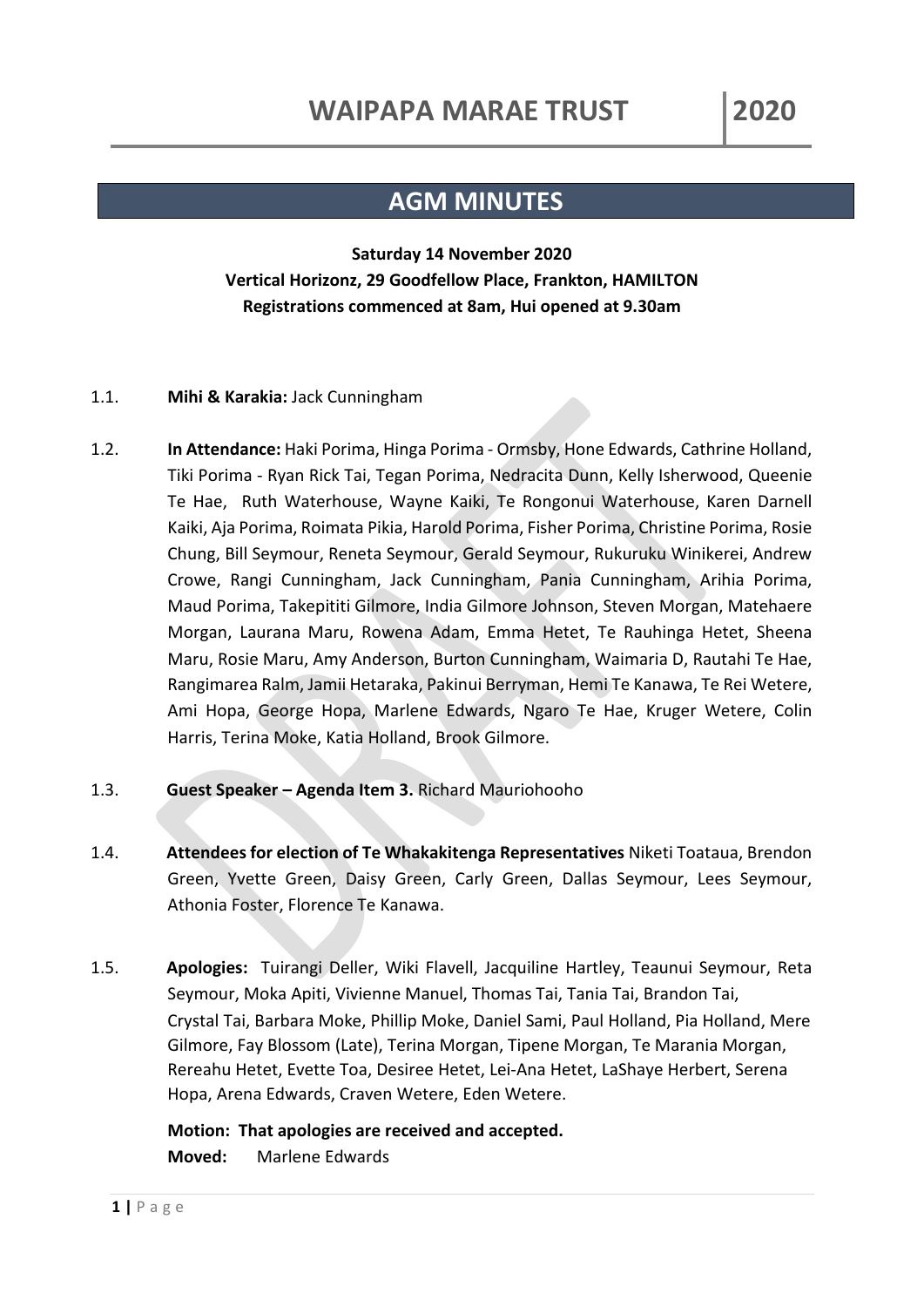**Seconded:** Fisher Porima **CARRIED**

1.6. **Motion: That the Agenda for today's meeting is accepted by Beneficiaries. Moved:** Hone Edwards **Seconded:** Tiki Porima - Ryan **CARRIED** 

|    | <b>ITEMS</b>                                                                                                                                                                 |
|----|------------------------------------------------------------------------------------------------------------------------------------------------------------------------------|
| 2. | PRESENTATION OF NEW TRUST CHARTER                                                                                                                                            |
|    | Motion 1: That the new charter is ratified by the Beneficiaries in attendance at the AGM.<br><b>Hone Edwards</b><br>Moved:<br>Seconded: Tiki Porima - Ryan<br><b>CARRIED</b> |
|    | Motion 2: That the AGM can proceed under the mandate of the newly approved Trust<br>Charter.                                                                                 |
|    | Moved:<br>Kruger Wetere                                                                                                                                                      |
|    | Seconded: Queenie Te Hae<br><b>CARRIED</b>                                                                                                                                   |
|    |                                                                                                                                                                              |
| 3. | <b>TO NOTE ONLY</b>                                                                                                                                                          |
|    | <b>Presentation of Phase #2</b>                                                                                                                                              |
|    | Infrastructure Build - Feasibility Report (Richards Mauriohooho - PAUA Architects Ltd,                                                                                       |
|    | Hamilton)                                                                                                                                                                    |
|    |                                                                                                                                                                              |
|    | Work undertaken to date<br>Otorohanga District Council requirements have been confirmed (a Resource Consent<br>a.                                                            |
|    | Application required).                                                                                                                                                       |
|    | PAUA has provided accurate existing building information for Taku Hiahia, Nga Tai<br>b.<br>Whakarongorua and ablutions                                                       |
|    | Proposed designs and detailed drawings have been presented to the Trustees;<br>$C_{\star}$<br>comments and recommendations incorporated into revised designs.                |
|    | Wastewater Design specialists have advised that a proposed Wastewater Treatment<br>d.                                                                                        |
|    | System can be accommodated on site and that it will comply with the Waikato Regional                                                                                         |
|    | Council requirements.                                                                                                                                                        |
|    | Structural Engineers have completed their site investigations (Wednesday 11 <sup>th</sup><br>e.<br>November 2020).                                                           |
|    | f.<br>A roofer has assisted the structural engineers with uplifting roofing iron to confirm the                                                                              |
|    | structure at Taku Hiahia. (There were no drawings available for Taku Hiahia or Ngā Tai                                                                                       |
|    | Whakarongorua, to aid the structural engineers with their design work).                                                                                                      |
|    |                                                                                                                                                                              |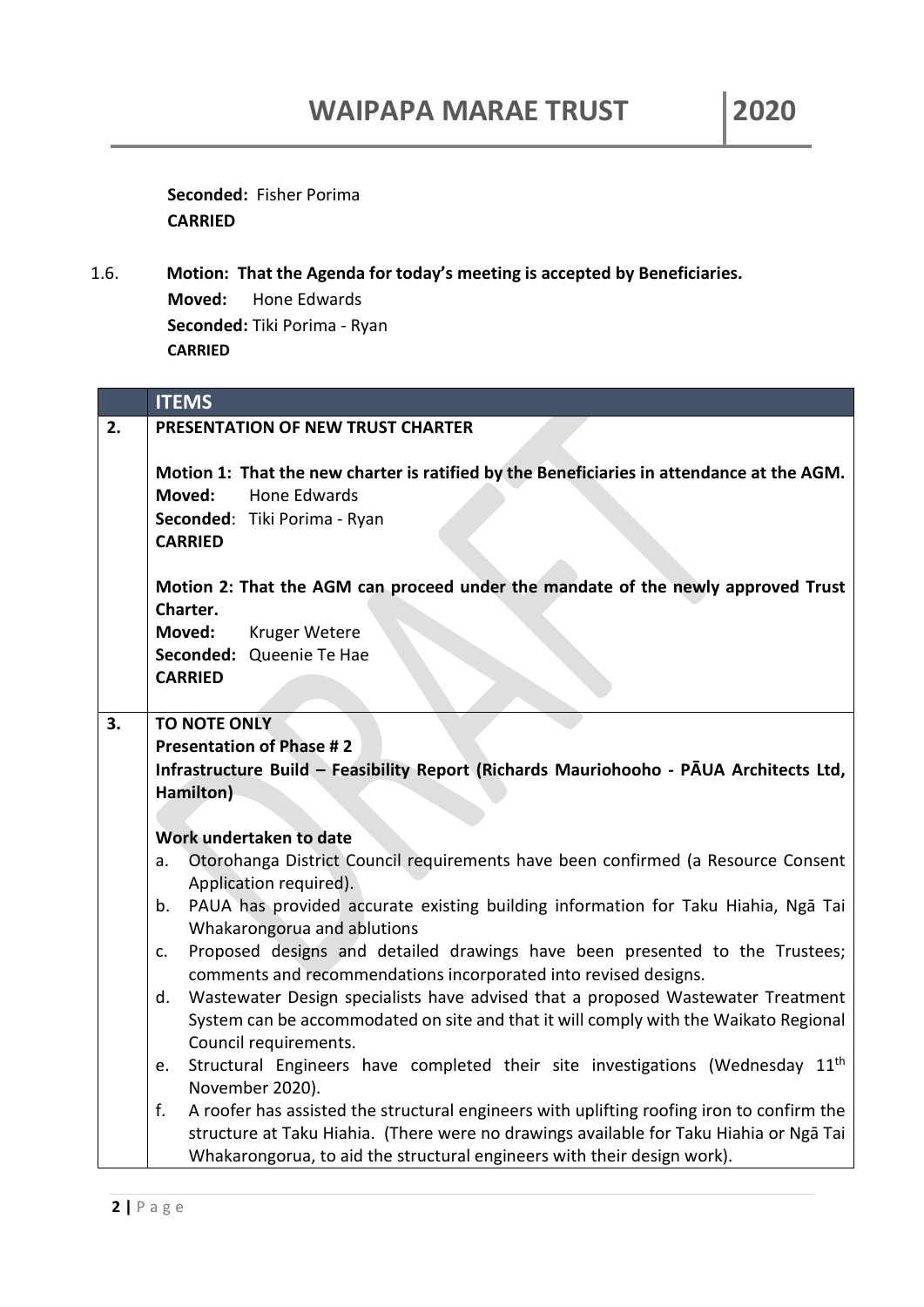|    | Argus Fire (specialist Sprinkler Designers) is completing the preliminary design for the<br>g.<br>sprinkler system (number and size of water tanks, diesel pump, valve set, and the pipe<br>sizes.                                                                                                                        |
|----|---------------------------------------------------------------------------------------------------------------------------------------------------------------------------------------------------------------------------------------------------------------------------------------------------------------------------|
|    | <b>Questions asked:</b>                                                                                                                                                                                                                                                                                                   |
|    | Where does all the wastage go from Taku Hiahia?                                                                                                                                                                                                                                                                           |
|    | Answer: Down the drive and to the tanks at the front later dispersed through the system.                                                                                                                                                                                                                                  |
|    | Will the sump built in the front affect the drainage of the sewage system?<br>Answer. Will need to be investigated.                                                                                                                                                                                                       |
|    | Has the exit door via Ngā Tai Whakarongorua been cleared with Historical Places Trust?<br>Answer: Historical Place Trust has been contacted. No regulatory requirements as long as it<br>is cleared by the beneficiaries. Fire and Safety state that there is a legal requirement to have<br>two exits from the Wharenui. |
|    | Is there any mahi for the whanau in the build of the restructure?<br>Answer: PAUA Architects have contractors to do the mahi on the Marae.                                                                                                                                                                                |
|    | What money are we talking about for the rebuild?<br>Answer. Prices will fluctuate, no pricing on what the build could possibly cost at this stage.                                                                                                                                                                        |
|    | Do we have a Quantity Surveyor?<br>Answer: Not at this stage.                                                                                                                                                                                                                                                             |
|    | How long will the build take?                                                                                                                                                                                                                                                                                             |
|    | Answer: $8 - 11$ months.                                                                                                                                                                                                                                                                                                  |
|    | To Note: Copy of the latest plans and presentation notes are attached to the Minutes.                                                                                                                                                                                                                                     |
| 4. | MINUTES OF PREVIOUS AGM MEETING 29 September 2019                                                                                                                                                                                                                                                                         |
|    | <b>Matters arising:</b>                                                                                                                                                                                                                                                                                                   |
|    | Roimata Pikia did not attend the AGM and therefore did not pass a resolution as noted.<br>п<br>Amend opening of Te Maru o Hikairo to 2019<br>п                                                                                                                                                                            |
|    | Motion: That the Minutes of last year's AGM held 29 September 2019 at Waipapa Marae                                                                                                                                                                                                                                       |
|    | are tabled as a true and accurate record of the Hui.                                                                                                                                                                                                                                                                      |
|    | Moved:<br>Hone Edwards                                                                                                                                                                                                                                                                                                    |
|    | Seconded: Kelly Isherwood<br><b>CARRIED</b>                                                                                                                                                                                                                                                                               |
|    |                                                                                                                                                                                                                                                                                                                           |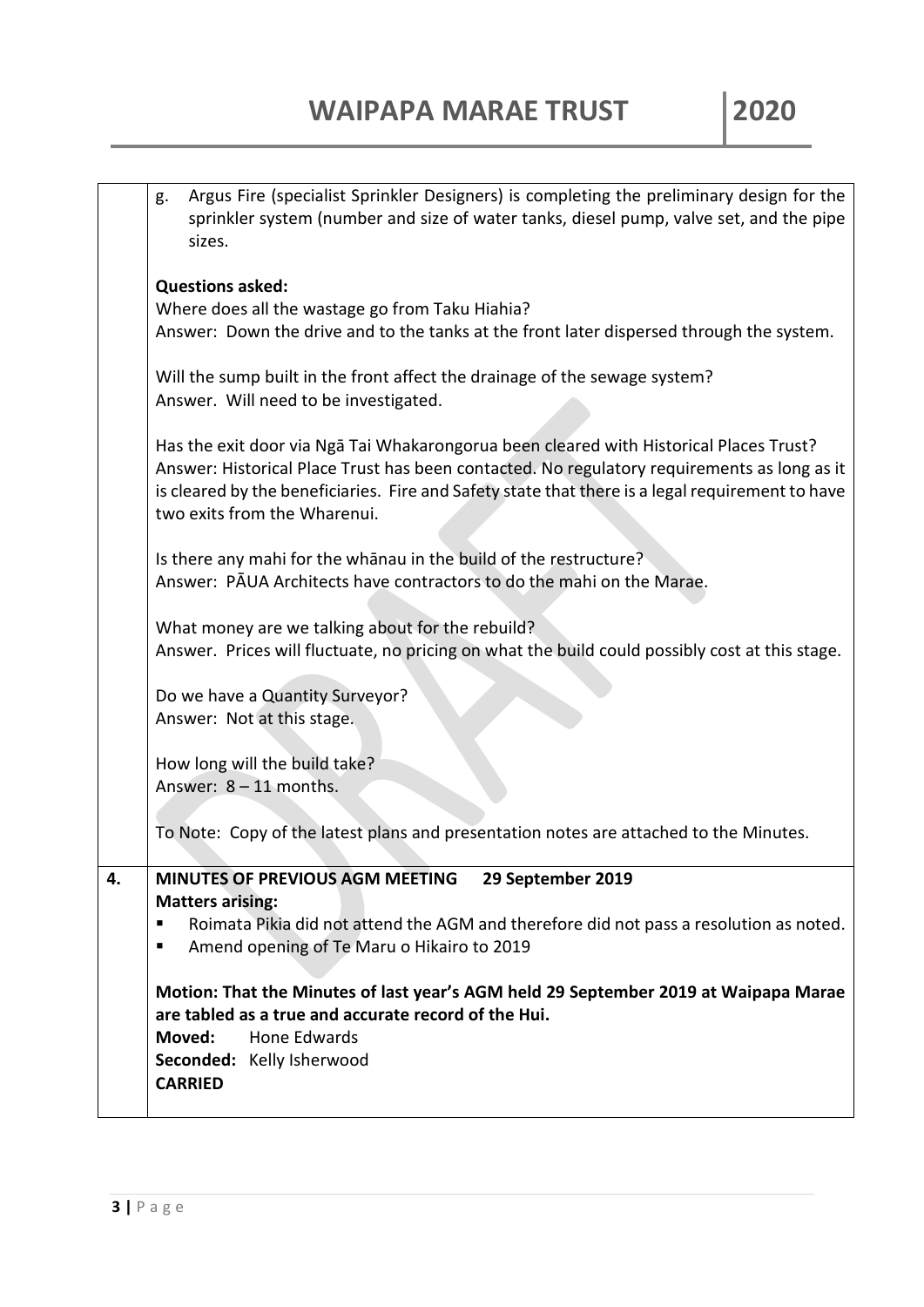| 5.              | PRESENTATION OF ANNUAL REPORT 2019/2020 1 April 2019 - 31 March 2020                                                                                                                                                                              |
|-----------------|---------------------------------------------------------------------------------------------------------------------------------------------------------------------------------------------------------------------------------------------------|
|                 | Motion: That the Annual Report presented by the Chairman is tabled and approved.                                                                                                                                                                  |
|                 | Moved:<br>Jack Cunningham                                                                                                                                                                                                                         |
|                 | Seconded: Marlene Edwards                                                                                                                                                                                                                         |
|                 | <b>CARRIED</b>                                                                                                                                                                                                                                    |
| 6.              | AUDITED ANNUAL FINANCIAL STATEMENTS for year ended 31 March 2020                                                                                                                                                                                  |
|                 | Motion: That the audited Financial Statement for the year ending 31 March 2020 is tabled<br>and approved.<br>Moved:<br>Kruger Wetere<br>Seconded: Tiki Porima - Ryan<br><b>CARRIED</b>                                                            |
|                 |                                                                                                                                                                                                                                                   |
| <b>TO NOTE:</b> | The following three (3) election processes were facilitated by Terina Moke and Katia Holland                                                                                                                                                      |
| 7.              | <b>ELECTION OF MARAE TRUSTEES</b>                                                                                                                                                                                                                 |
|                 | By the due date and time of 5pm Friday 6 November 2020, five (5) nominations for nine (9)<br>Trustee positions were received. Each nomination was checked for eligibility and sign off by<br>two Beneficiaries as (1) nominator and (2) seconder. |
|                 | <b>Motion:</b>                                                                                                                                                                                                                                    |
|                 | That the five nominations received are immediately endorsed as Trustees of Waipapa<br>Marae for the next three (3) year term.                                                                                                                     |
|                 | Cathrine Holland<br>a.                                                                                                                                                                                                                            |
|                 | Nedracita Dunn<br>b.                                                                                                                                                                                                                              |
|                 | <b>Tegan Porima</b><br>c.<br><b>Rick Tai</b><br>d.                                                                                                                                                                                                |
|                 | <b>Hone Edwards</b><br>e.                                                                                                                                                                                                                         |
|                 | Moved:<br>Jack Cunningham                                                                                                                                                                                                                         |
|                 | Seconded: Kruger Wetere<br><b>CARRIED</b>                                                                                                                                                                                                         |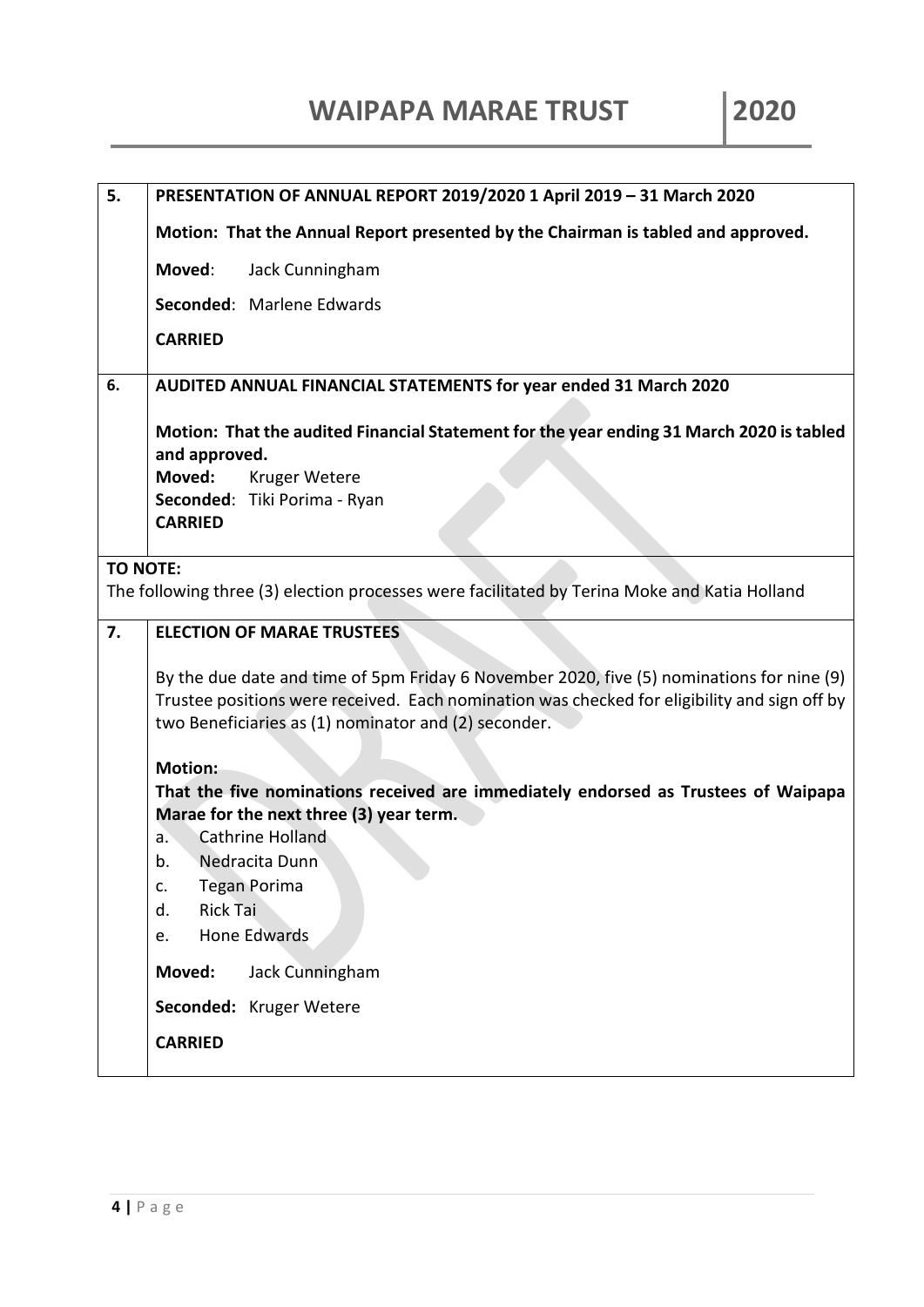| 8. | <b>ELECTION OF MARAE COMMITTEE MEMBERS</b>                                                                                                                                                                                                                                                                                                                      |
|----|-----------------------------------------------------------------------------------------------------------------------------------------------------------------------------------------------------------------------------------------------------------------------------------------------------------------------------------------------------------------|
|    | The membership of the Marae Committee is set at nine (9) (per Waipapa Marae Charter.)<br>Currently there are two existing Marae Committee members elected at the 2019 AGM,<br>Stephen Morgan (Chairman) & Kelly Isherwood.                                                                                                                                      |
|    | Nominations for up to seven (7) Marae Committee members were taken from the floor.                                                                                                                                                                                                                                                                              |
|    | Emma Hetet - Nominated by Tegan Porima<br>1.<br>Hori Hopa - Nominated by Kelly Isherwood<br>2.<br>3.<br>Te Rauhinga Hetet - Nominated by Tegan Porima<br>Brook Gilmore - Nominated by Rick Tai<br>4.<br>Tiki Porima - Ryan - Nominated by Roimata Pikia<br>5.<br>Queenie Te Hae - Nominated Tania Te Hae<br>6.<br>Amy Hopa - Nominated by Kelly Isherwood<br>7. |
|    | <b>Motion:</b><br>That the seven (7) candidates elected to the Waipapa Marae Committee are appointed to<br>the operational arm of the Marae.<br>Moved:<br><b>Ruth Waterhouse</b><br>Seconded: Marlene Edwards<br><b>CARRIED</b>                                                                                                                                 |
| 9. | <b>ELECTION OF TE WHAKAKITENGA REPRESENTATIVES</b>                                                                                                                                                                                                                                                                                                              |
|    | By the due date and time, 5pm Friday 6 November 2020, three (3) nominations were<br>received for the appointment of two (2) representatives and an alternate to Te<br>Whakakitenga. Each nomination received was checked for eligibility.                                                                                                                       |
|    | Nominees were to Beneficiaries and asked to respond to a number and range of questions.<br>Each candidate was given 3 minutes to respond to a question from the floor.                                                                                                                                                                                          |
|    | A selection process followed by which eligible beneficiaries were able to vote, based on<br>order of preference - 2 representatives and 1 alternate were selected.                                                                                                                                                                                              |
|    | <b>Motion:</b><br>That two (2) beneficiaries (in order of votes) and an alternate beneficiary are elected to<br>represent Waipapa Marae onto Te Whakakitenga.                                                                                                                                                                                                   |
|    | Representative is Niketi Toataua<br>1.<br>Representative is Brendon Green<br>2.<br>Alternate is Brook Gilmore<br>3.<br>Moved:<br><b>Kruger Wetere</b><br>Seconded: Marlene Edwards                                                                                                                                                                              |